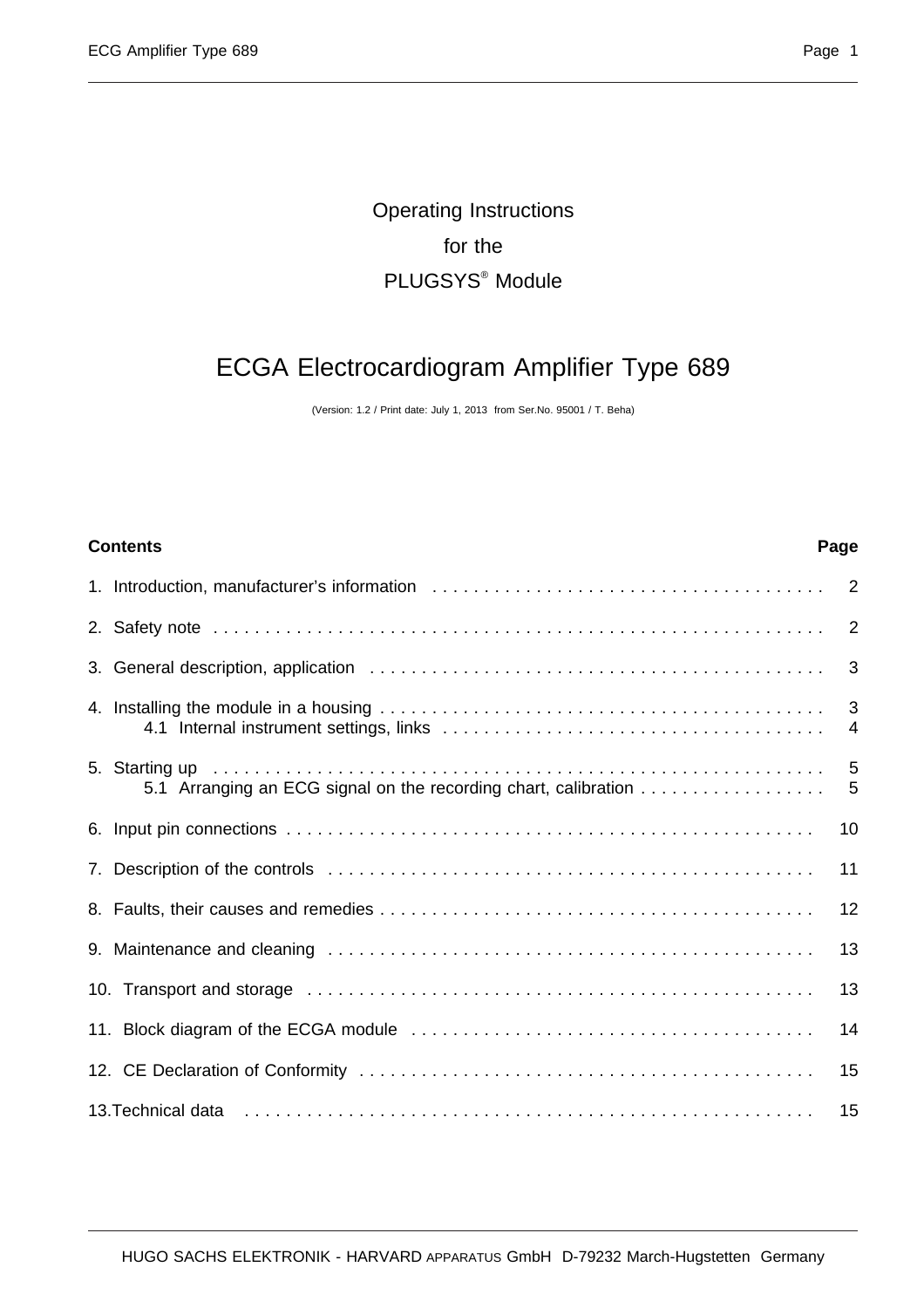#### **1. Introduction, manufacturer's information**

These Operating Instructions describe the function and the use of the **ECGA** module Type 689. It forms an essential constituent of the instrument and should be stored close to it.

All the information in these instructions have been assembled after careful examination but do not represent any warranty of product properties. Modifications in line with technical progress are reserved.

This PLUGSYS<sup>®</sup> module is manufactured by:

| <b>HUGO SACHS ELEKTRONIK-</b><br>HARVARD APPARATUS GmbH,<br>Gruenstrasse 1 |                        |                                        |  |  |
|----------------------------------------------------------------------------|------------------------|----------------------------------------|--|--|
| 79232 March-Hugstetten,<br>Germany                                         |                        |                                        |  |  |
| Phone                                                                      | (Germany:<br>(others): | 07665-9200-0<br>int. +49 7665-9200-0   |  |  |
| Fax                                                                        | (Germany:<br>(others): | 07665-9200-90<br>int. +49 7665-9200-90 |  |  |
| E-mail:                                                                    | sales@hugo-sachs.de    |                                        |  |  |

#### **Copyright**

This product and the corresponding documentation are protected by copyright. All rights reserved. This document must not be copied, photocopied, reproduced or translated, either as a whole or in parts, without prior written agreement by HUGO SACHS ELEKTRONIK - HARVARD APPARATUS GmbH, March-Hugstetten, Germany.

#### **Trademark**

PLUGSYS is a registered trademark of HUGO SACHS ELEKTRONIK - HARVARD APPARATUS GmbH, March-Hugstetten, Germany.

#### **2. Safety note**



**Warning:** The instrument is not suitable for use in hazardous areas and/or in an inflammable atmosphere.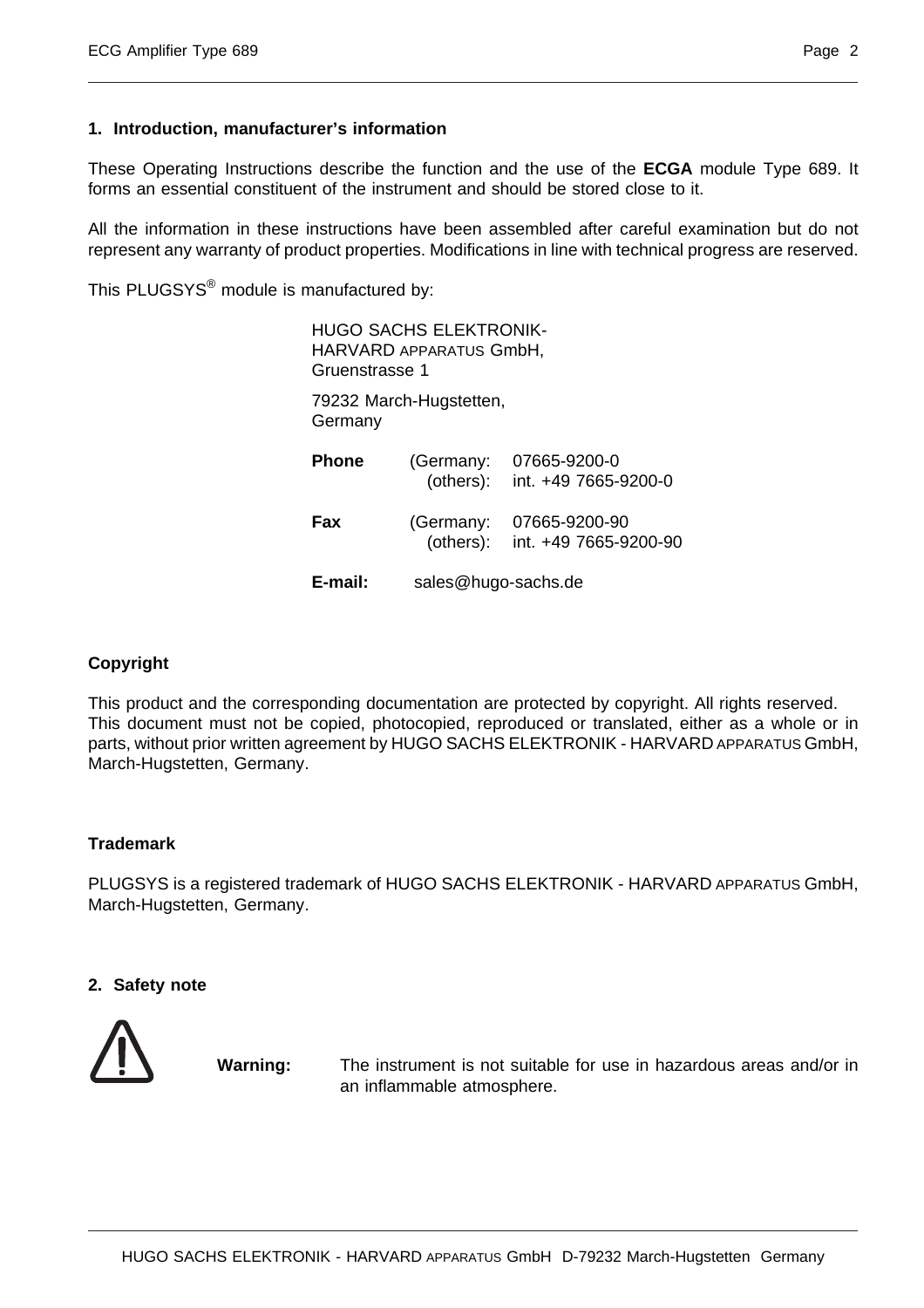#### **3. General description, application**

The **ECGA** module Type 689 is a module for the HSE PLUGSYS measurement system and serves for measuring and amplifying ECG signals. The input of this module incorporates an isolation amplifier in order to avoid hum interference. This provides isolation between the input circuit and the output circuit and housing. The isolation barrier is capable of withstanding voltages up to 300 Volt.

The signal is indicated on a bargraph display.

The frequency response of this module is arranged so that it can handle ECG signals up to 1000 bpm (beats per minute).

The ECG signal is available as analogue voltage for recording at a BNC socket on the front panel and internally on the PLUGSYS system bus.

A square-wave calibration generator with amplitudes of 0.3 mV and 1 mV is incorporated to calibrate the ECG amplitudes.

Before the **ECGA** module can be used it has to be installed in a PLUGSYS housing Series 600.



#### **4. Installing the module in a housing**

(If the module has been supplied already installed you can omit Sections 4 and 5 and continue with Section 6. If you have received the module as a separate unit you should continue here.)

Before you can use the **ECGA** module it has to be installed in a suitable HSE PLUGSYS housing Series 600 (Jan. 95: 601 to 607). If the module is supplied as part of a completely installed PLUGSYS measuring system the work described below has already been carried out and the selected signal paths have been entered in the bus diagram.

Before the module is installed in a housing the connections of the module to the bus lines have to be determined by plugging in links as described in the next section (Section 5).

Do not forget to enter the selected connections in the bus diagram (in the white Operating Manual folder under Section 1).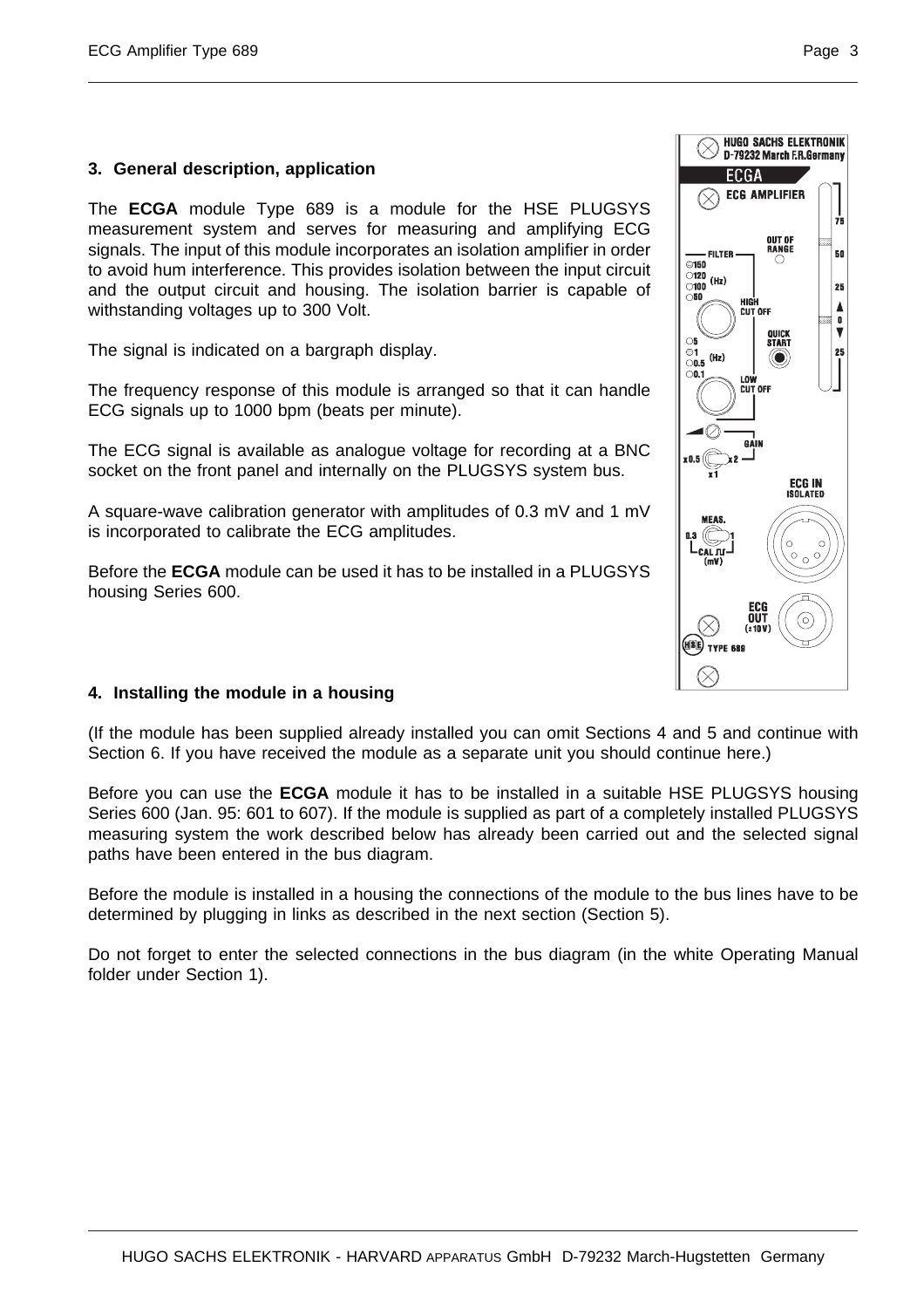Brief procedure (for full details see the Operating Manual of the housing):

- Pull out the mains plug on the housing.
- **•** Remove the blank panel(s) at the housing slot position intended for the **ECGA** module.
- **•** Prepare the module according to Section 4 (set lines and links).
- **•** Insert the **ECGA** module, note the guide rails.
- Push the module firmly into the bus connector.
- **•** Screw on the front panel.
- **•** Plug in the ECG cable.
- **•** Reconnect the mains plug to the housing.
- **•** Switch on the housing.

#### **4.1 Internal instrument settings, links**

**Warning:** the **ECGA** module must be protected against electrostatic discharges while it is outside the housing!

The **ECGA** module contains highly sensitive MOS components which can be damaged or destroyed by electrostatic discharges. If you dismantle the module or if you carry out any operations on the dismantled module you must ensure potential equilibration before touching any part of the printed circuit (by touching some grounded metal part, e.g. water tap, central heating radiator, grounded housing, PLUGSYS housing or similar).

Before you install the **ECGA** module into the PLUGSYS housing it is necessary to set a link on the circuit board so that the output signal is linked to the appropriate or required bus line. The module can only be used in conjunction with the complete system if the bus line has been connected up correctly.

Do not forget to enter the selected signal assignment in the bus diagram for the PLUGSYS housing (the bus diagram is filed in the Operating Manual folder under Section 1).

If the module is supplied as part of a completely installed PLUGSYS measuring system, the operations described below have already been completed and the selected signal paths have been entered in the bus diagram.

**Note:** When selecting the bus line (AV1...16) be sure to use a free line and check this in the bus diagram. If there is no appropriate information in the bus diagram you can determine the bus line assignment only by removing all the modules and determining the signal paths selected on them using the corresponding operating instructions.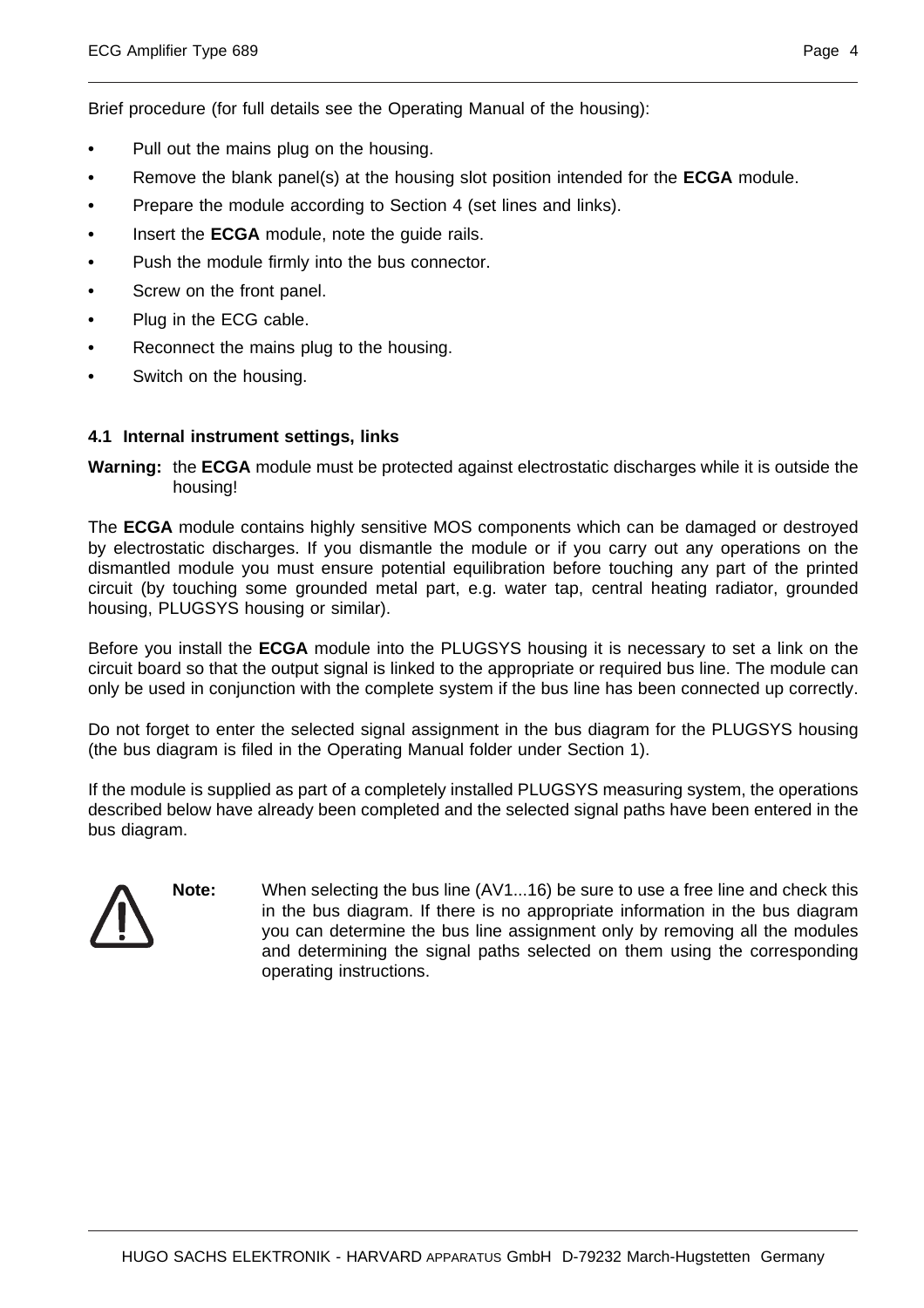

Signal output for ECG to PLUGSYS bus system

**Fig. 2:** Position of the internal link

In the example shown above the signal output has been set so that the analogue ECG signal is on bus line AV 4.

#### **5. Starting up**

After the ECG input cable has been connected to the input socket you can switch on the housing and start the measurement.

#### **5.1 Arranging an ECG signal on the recording chart, calibration**

The **ECGA** module incorporates a calibration generator for 0.3 mV and 1 mV; this can be switched on by moving the switch **"0.3/MEAS/1"** to the appropriate position.

In the description below it is assumed that the instrument is switched on, ready for use, and connected to a recorder with a recording width of 8 cm per channel.

It is of course possible to use some other recorder with a different recording width and chart scale. An important requirement would however be an adequate input sensitivity of at least 1 Volt full scale.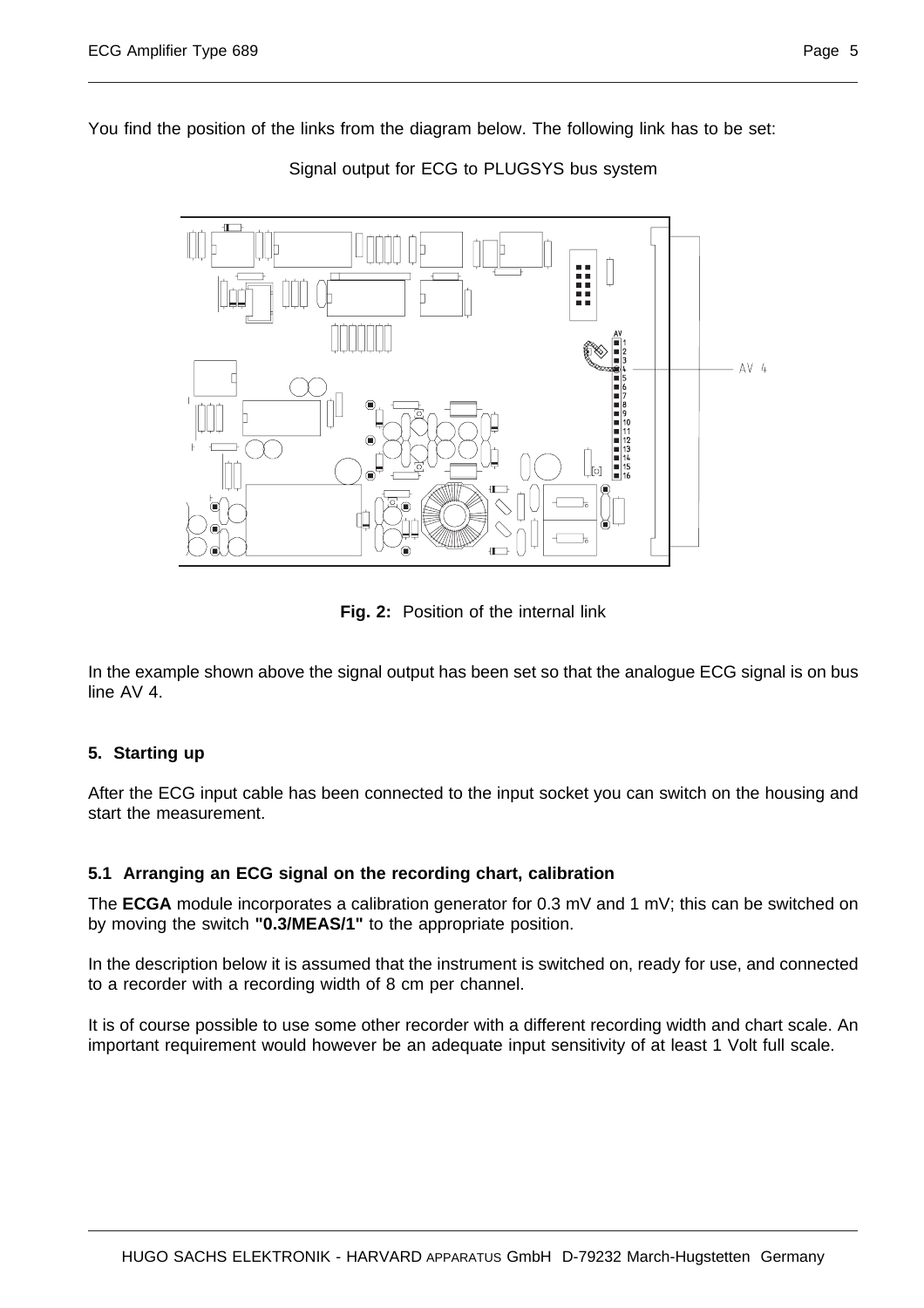| <b>Basic details:</b> |                           |  |
|-----------------------|---------------------------|--|
| Range required:       | $-1$ mV to 1 mV           |  |
| Recording width:      | 80 mm                     |  |
| Chart graduations:    | centimetre and millimetre |  |

With these details you should use the 1 mV calibration setting.

The recording range can be adjusted so that it accurately fits the chart graduations. The procedure is as described below.

- **(A)** Set switch **"0.3/MEAS/1"** to **"MEAS"**.
- **(B)** Short-circuit the three input electrodes.
- **(C)** Set filter **"HIGH CUT OFF"** to 150 Hz.
- **(D)** Set filter **"LOW CUT OFF"** to 0.1 Hz.
- **(E)** Set **"GAIN"** switch to **"x1"**.
- **(F)** On the recorder set the pen with the position control to the centre of the recording range.
- **(G)** Move switch **"0.3/MEAS/1"** to **"1 mV"**. The module now outputs a calibration signal with a 1 mV amplitude (from -0.5 mV to +0.5 mV). The shape of the signal depends on the filter setting.
- **(H)** Now adjust the recorder sensitivity so that the pen has a deflection of 4 cm (±2 cm around the zero line).

Now 2 cm = 0.5 mV or 1 cm = 250  $\mu$ V. The maximum deflection of  $\pm$ 4 cm corresponds to a voltage of ±1 mV.

- **(I)** If the recorder does not have a fine sensitivity adjustment the PLUGSYS module **ROM** Type 670 can be used to attenuate the output signal of the ECG. Using a screwdriver you can reduce the output voltage by anticlockwise rotation on the appropriate channel.
- **(J)** If you do not have a **ROM** you have to use a screwdriver to alter the **"GAIN"** potentiometer of the ECG amplifier to adjust the amplification so that you obtain the required 4 cm deflection.

After completing this procedure you have arranged the required scale on the recorder. If now you move the switch **"0.3/MEAS/1"** to its centre position **"MEAS"** you can record the ECG.

As a check you can switch back occasionally to **"1" or "0.3"** and check the pen deflections.

If you adjust the filter during the experiment you should check the calibration again and if necessary make a fine adjustment.

If the ECG signal goes beyond the selected range you can move the switch **"x0.5/x1/x2"** to position **"x0.5"** and thereby halve the amplitude.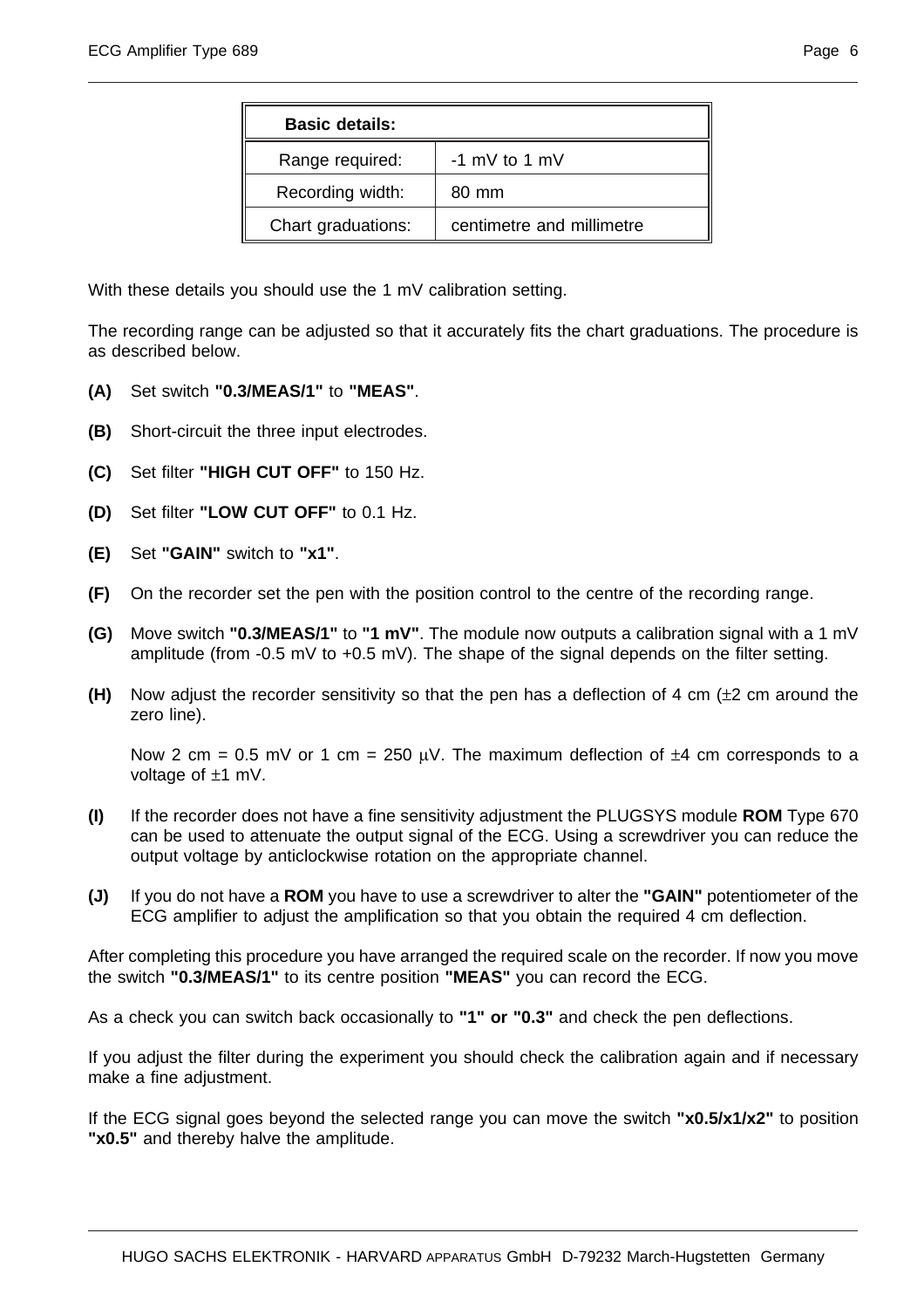If the ECG signal appears too small you can move the switch **"x0.5/x1/x2"** to position **"x2"** and thereby double the amplitude.

#### **Please note:**

Every alteration in the amplification on the **"GAIN"** switch or on the potentiometer also changes the calibration of the output amplitudes !

The best way to avoid mistakes, after changing the amplification, consists of moving the switch **"0.3/MEAS/1"** to position **"1"** and to check the deflection which always corresponds to 1 mV.

**Important:** In position 1 mV the square-wave signal is output with 1 mV jumps. Due to the automatic return of the signal to the zero line (AC coupling) the square-wave signal jumps from -0.5 mV to +0.5 mV (amplitude 1 mV).

> In position 0.3 mV a square-wave signal with 0.3 mV jumps is produced. Through the automatic return of the signal to the zero line (AC coupling) the square-wave signal then jumps from  $-0.15$  mV to  $+0.15$  mV (0.3 mV amplitude).

> The shape of the calibration signal alters with the filter setting **"LOW FILTER CUT OFF"**. The signal shown here applies only to the 0.1 Hz filter setting.



**Fig. 3:** Setting up an ECG scale on the chart, selected range  $\pm 1$  mV, see text above.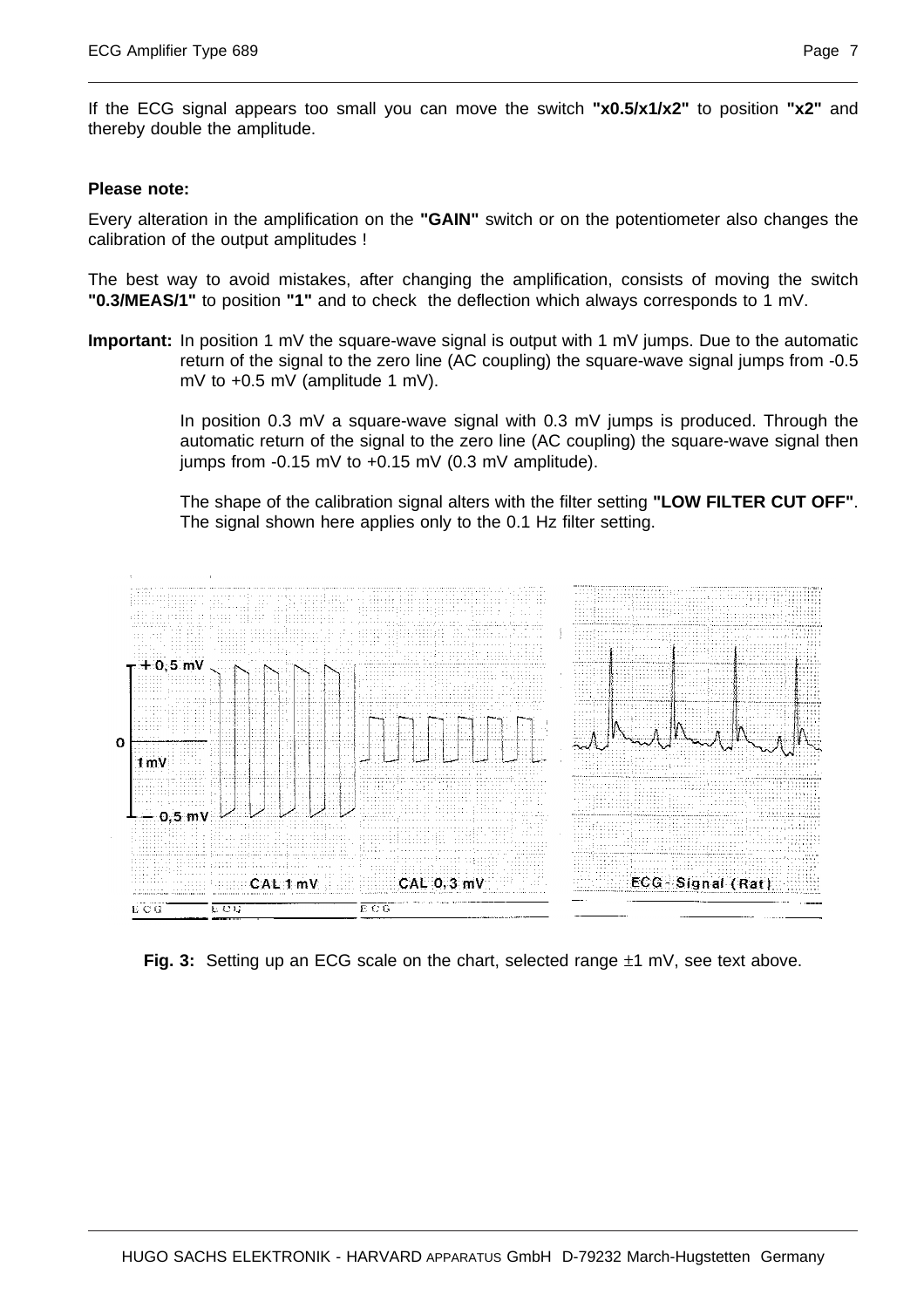#### **Example 2: (see Fig. 4)**

| <b>Basic details:</b> |                           |  |
|-----------------------|---------------------------|--|
| Range required:       | $-0.5$ mV to $+0.5$ mV    |  |
| Recording width:      | 80 mm                     |  |
| Chart graduations:    | centimetre and millimetre |  |

With these details you should use the 1 mV calibration setting.

The recording range can be adjusted so that it accurately fits the chart graduations. The procedure is as described below.

- **(A)** Set switch **"0.3/MEAS/1"** to **"MEAS"**.
- **(B)** Short-circuit the three input electrodes.
- **(C)** Set filter **"HIGH CUT OFF"** to 150 Hz.
- **(D)** Set filter **"LOW CUT OFF"** to 0.1 Hz.
- **(E)** Set **"GAIN"** switch to **"x1"**.
- **(F)** On the recorder set the pen with the position control to the centre of the recording range.
- **(G)** Move switch **"0.3/MEAS/1"** to **"1 mV"**. The module now outputs a calibration signal with a 1 mV amplitude (from -0.5 mV to +0.5 mV). The shape of the signal depends on the filter setting.
- **(H)** Now adjust the recorder sensitivity so that the pen has a deflection of 8 cm (±4 cm around the zero line).

Now 4 cm = 0.5 mV or 1 cm = 125  $\mu$ V. The maximum deflection of  $\pm 4$  cm now corresponds to a voltage of ±0.5 mV.

- **(I)** If the recorder does not have a fine sensitivity adjustment the PLUGSYS module **ROM** Type 670 can be used to attenuate the output signal of the ECG. Using a screwdriver you can reduce the output voltage by anticlockwise rotation on the appropriate channel.
- **(J)** If you do not have a **ROM** you have to use a screwdriver to alter the **"GAIN"** potentiometer of the ECG amplifier to adjust the amplification so that you obtain the required 8 cm deflection.

After completing this procedure you have arranged the required scale on the recorder. If now you move the switch **"0.3/MEAS/1"** to its centre position **"MEAS"** you can record the ECG.

As a check you can switch back occasionally to **"1"** or **"0.3"** and check the pen deflections.

If you adjust the filter during the experiment you should check the calibration again and if necessary make a fine adjustment.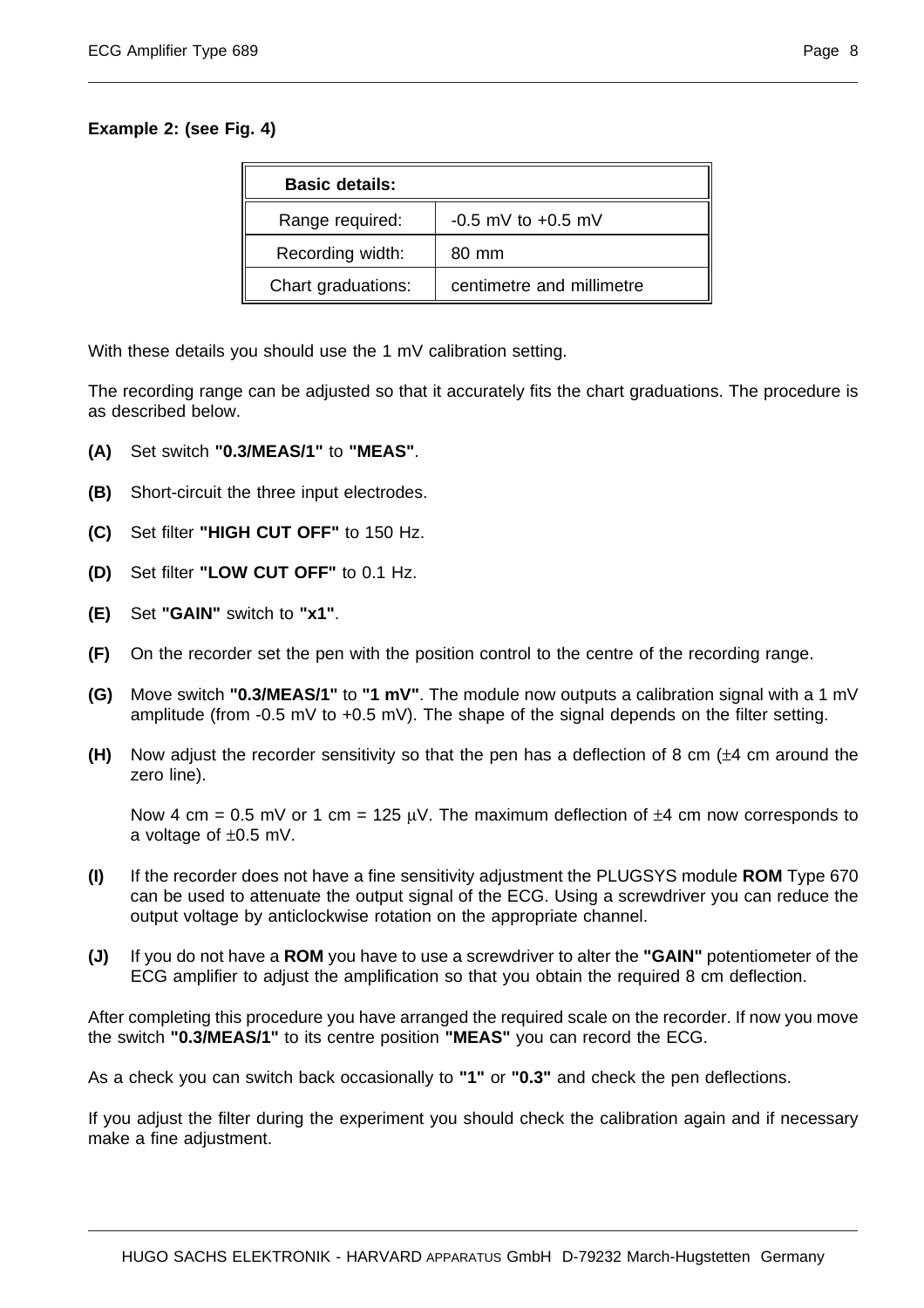If the ECG signal goes beyond the selected range you can move the switch **"x0.5/x1/x2"** to position **"x0.5"** and thereby halve the amplitude.

If the ECG signal appears too small you can move the switch **"x0.5/x1/x2"** to position **"x2"** and thereby double the amplitude.

#### **Please note:**

Every alteration in the amplification on the **"GAIN"** switch or on the potentiometer also changes the calibration of the output amplitudes !

The best way to avoid mistakes, after changing the amplification, consists of moving the switch **"0.3/MEAS/1"** to position **"1"** and to check the deflection which always corresponds to 1 mV.

The shape of the calibration signal alters with the filter setting **"LOW FILTER CUT OFF"**. The signal shown here applies only to the 0.1 Hz filter setting.



Fig. 4: Setting up an ECG scale on the chart, selected range  $\pm 0.5$  mV, see text above.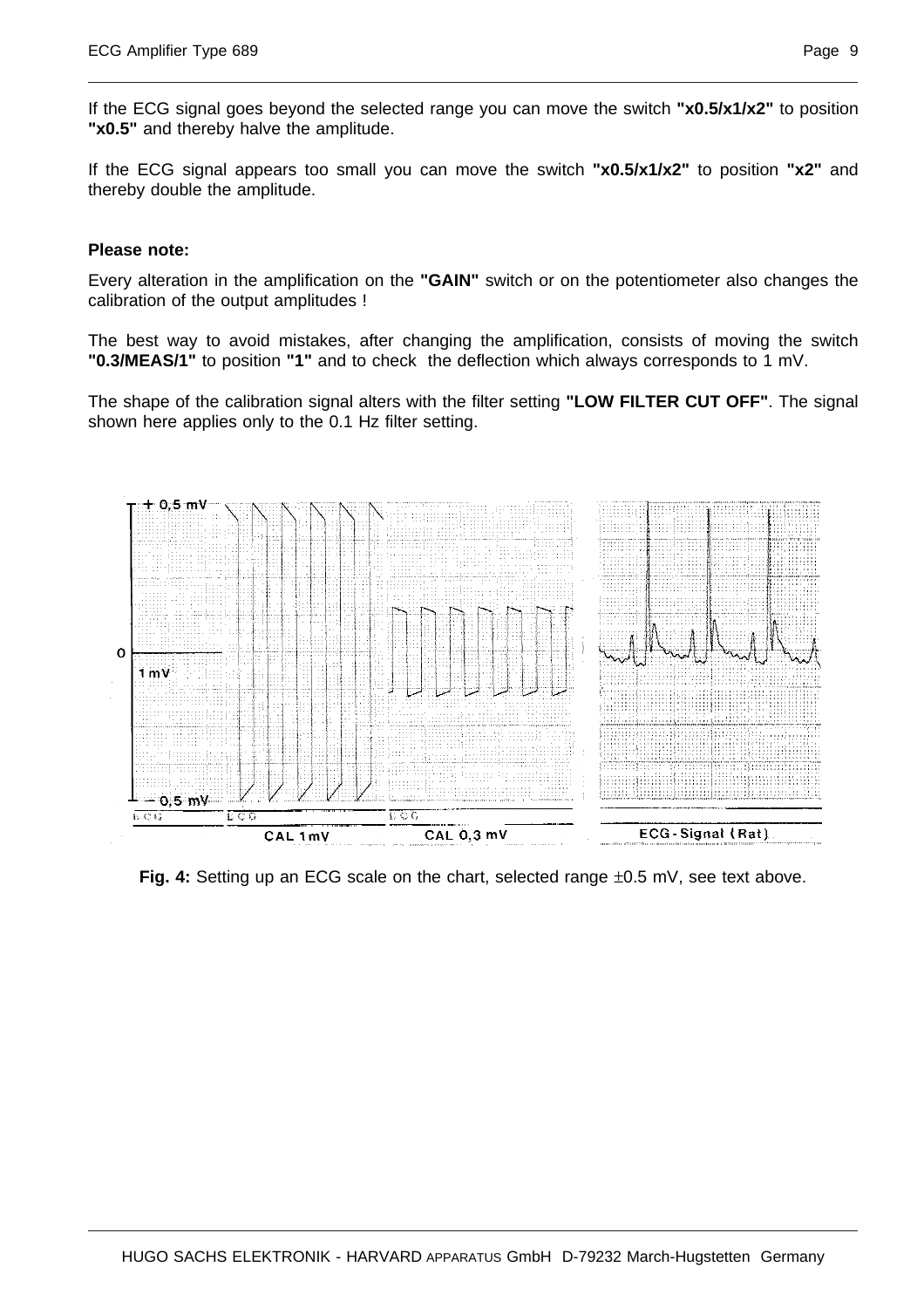#### **6. Input pin connections**

The **ECGA** module has a 5-pin Binder input socket with screw lock for an HSE ECG input cable. Only pins 1, 2 and 3 are used.



**Fig. 5:** Input socket for 3-pin plug

No. 09-0305-00-03 HSE No. #H11013

Alternatively a 5-pin input plug Nr. 09-0017-00-05, HSE No. #H11011 can be used.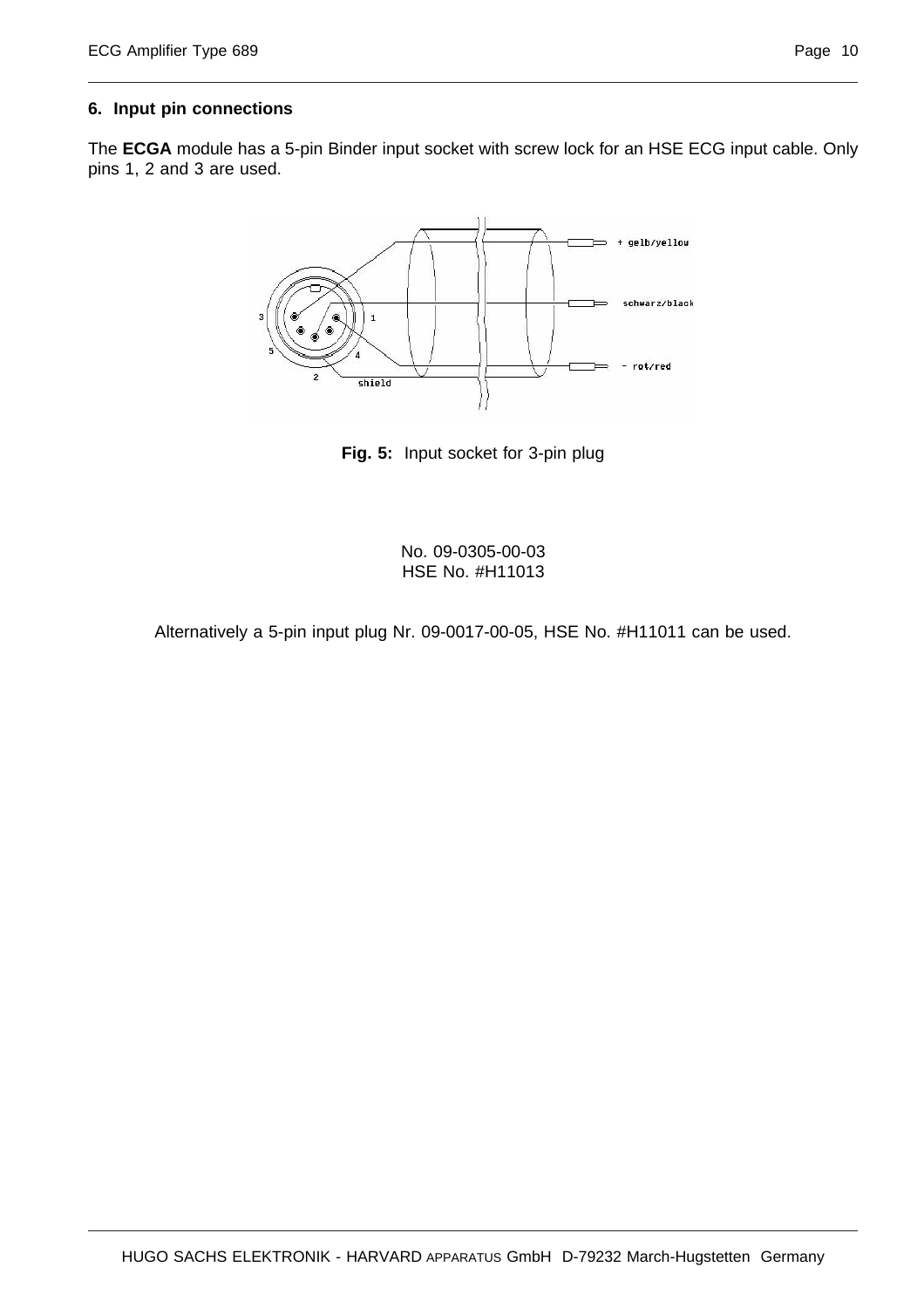#### **7. Description of the controls**

**(1)** Knob **"FILTER HIGH CUT OFF"** is used to set the upper frequency limit. This filter can be used to smooth the recording traces. It is important, however, to ensure always that filtering does not change the amplitude !

The adjustment is always made from the top downwards, i.e. always starting on 150 Hz, then switching down to 120 Hz and noting the amplitude (height of the R wave). The amplitude should not be reduced, otherwise filtering is already too strong.

The heart rate alters with the animal species used. Rats, for example, have a heart rate up to 600 bpm and frequency components up to 120 Hz in the ECG signal. In this case the setting should always be 150 Hz or 120 Hz. With species having a lower heart rate it is possible to move to lower filter settings; however the amplitude of the R wave must always be checked.

- **(2)** Knob **"FILTER LOW CUT OFF"** is used to set the lower frequency limit. This filter is used to set the time required by the signal to return to the isoelectric line (also known as AC coupling). A superimposed myogram, usually caused by thorax movement, can be filtered out through the setting of this filter.
- **(3)** This is a fine adjustment of the amplification (GAIN) using a screwdriver. If the amplitude of the ECG signal is too large it can be reduced here. This fine



SACHS ELEKT h FR.

PLIFIER

UT OI

adjustment is always linked to the switch **"x0.5/x1/x2"**. During setting up it is preferable to use the **"x1"** position so that with an amplitude decrease or increase it remains possible to halve (x0.5) or double (x2) the signal without recalibration.

- **(4)** Coarse amplification adjustment (GAIN) using the switch **"x0.5/x1/x2"**. During setting up it is preferable to use the **"x1"** position so that with an amplitude decrease or increase it remains possible to halve (x0.5) or double (x2) the signal without recalibration.
- **(5)** Switch **"0.3/MEAS/1"** to switch between calibration and measurement. The centre position is the measurement position. In position **"0.3"** a calibration of 0.3 mV is simulated. AC coupling produces in this case a phasic signal with an amplitude of  $\pm 0.15$  mV and the frequency of 3Hz (180 bpm) about the zero line.

In position **"1"** a signal with an amplitude ±0.5 mV appears at the output.

- **Please note:** after a change in the filter setting the calibration should be re-checked since a change in the filter may also influence the amplitude depending on the frequency of the ECG signal.
- **(6)** BNC sockets ECG OUT (±10 V). This socket carries the output signal in the voltage range ±10 V. This socket can be used for connection to a recorder or oscilloscope.

10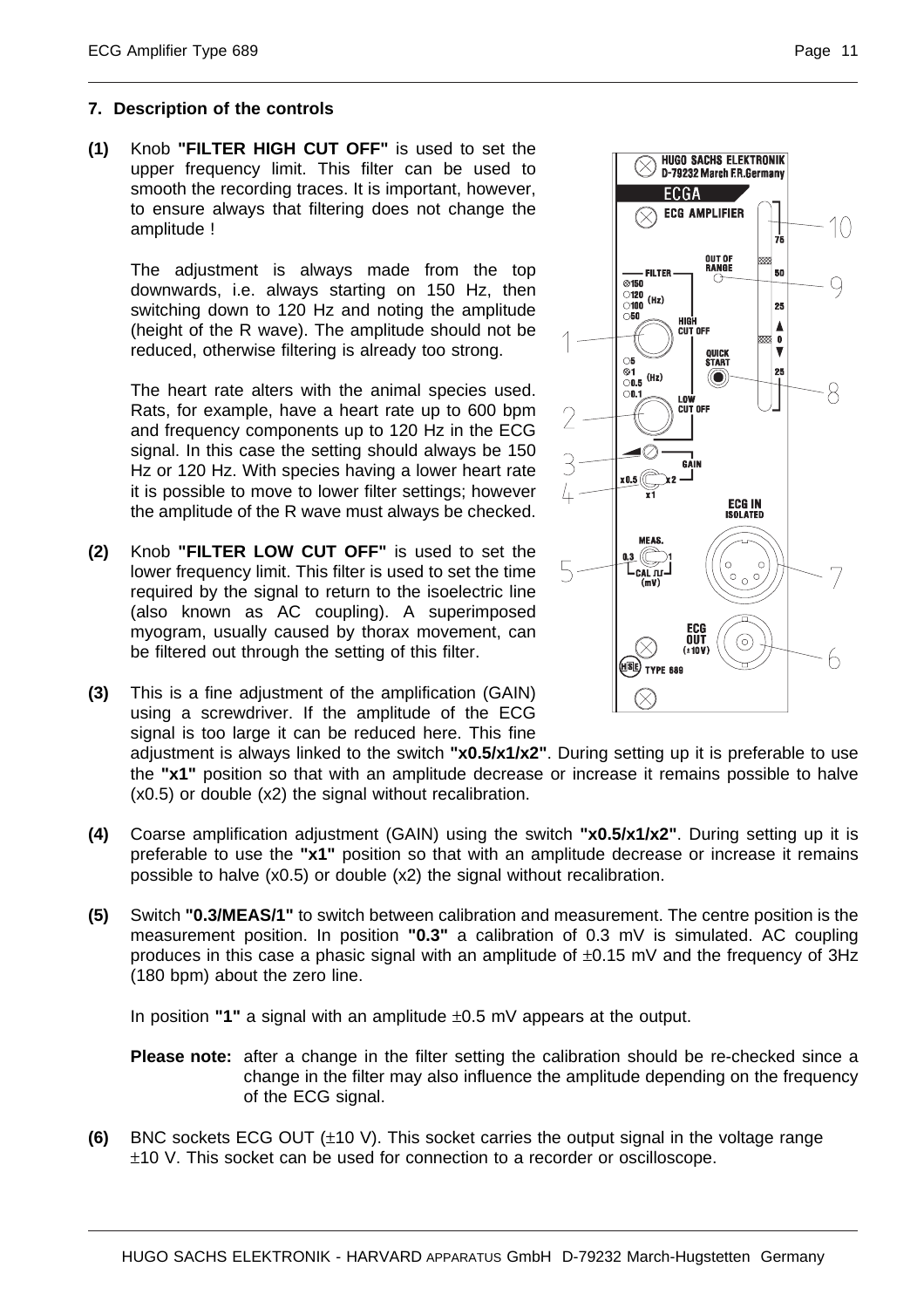- **(7)** Isolated 5-pin input socket. The input circuit of the isolation amplifier can withstand voltages up to 300 Volt !
- **(8)** Key **"QUICK START"** is used to return the ECG signal quickly to the isoelectric line. Press this key for rapid zeroing.
- **(9)** LED **"OUT OF RANGE"**. This LED lights up as soon as the voltage range of ±10 V is exceeded, The amplification (GAIN) is then too high and has to be reduced at the **"GAIN"** fine control or at the switch **"x0.5/x1/x2"**.
- **(10)** LED bargraph to visualise the ECG signal.

#### **8. Faults, their causes and remedies**

- **-** LED **"OUT OF RANGE"** flashing Amplification (GAIN) too high, R wave overloads ECG amplifier
- **Remedy:** Reduce amplification. Turn **"GAIN"** trimmer anticlockwise until LED **"OUT OF RANGE"** no longer flashes. Then turn GAIN further down until the amplitude on the bargraph is 75 - 80% of full scale.
- **-** Signal amplitude very small, deflection on bargraph hardly visible. Amplification (GAIN) too low.
- **Remedy:** Increase amplification. Move switch to position **"x1"**. Turn **"GAIN"** trimmer clockwise until the deflection on the bargraph is 50 - 75%. If this is not yet sufficient, move switch to position **"x2"** and turn down **"GAIN"** trimmer anticlockwise until the bargraph deflection is 50 - 75%.
- **-** R-wave not particularly pronounced. Possibly excessive filtering.
- **Remedy:** Move filter **"HIGH CUT OFF"** to 150 Hz and check recorder. Perhaps switch down to 100 Hz. Height of the R wave must not change, otherwise filtering is excessive.
- **-** Output shows only square-wave signal. Cal generator is still switched on.
- **Remedy:** Move switch **"0.3/MEAS/1"** to position **"MEAS"**.
- **-** ECG reversed on the recorder.
- **Remedy:** Interchange red and yellow ECG needles or plugs.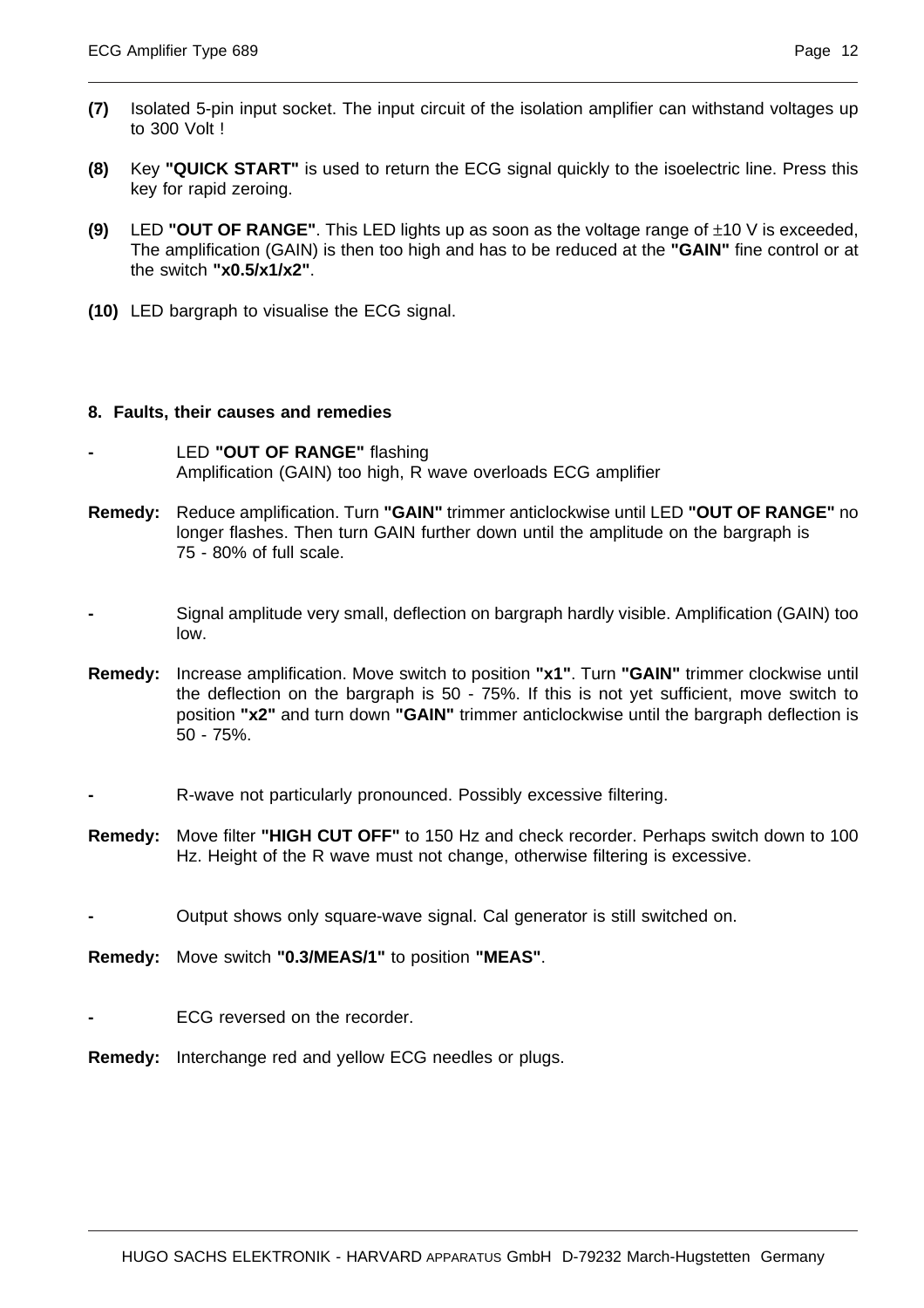#### **9. Maintenance and cleaning**

The PLUGSYS module essentially does not require cleaning. The **ECGA** module is supplied fully calibrated. Any operation on or alteration of the electronic circuitry invalidates the manufacturer's warranty and product liability.

The front panel can be cleaned if necessary with a lightly moistened (not a wet) cloth. Before cleaning always pull out the mains supply plug!

No moisture must find its way into the unit and especially not into the switches and keys, since this leads to corrosion at the switch contacts resulting in faulty operation. In general the PLUGSYS housing should be protected against water splashes and salt solutions as this may damage individual components and may cause a short-circuit!

#### **10. Transport and storage**

In order to avoid transport damage if the unit has to be returned to the factory, the PLUGSYS housing should be packed in a suitably large carton (the carton should allow a spacing of about 10 cm all round so that sufficient packing material such as polystyrene, hard foam panel or similar can be included to protect against impact damage). When shipping individual modules these should also be well packed and enclosed in antistatic foil or envelope.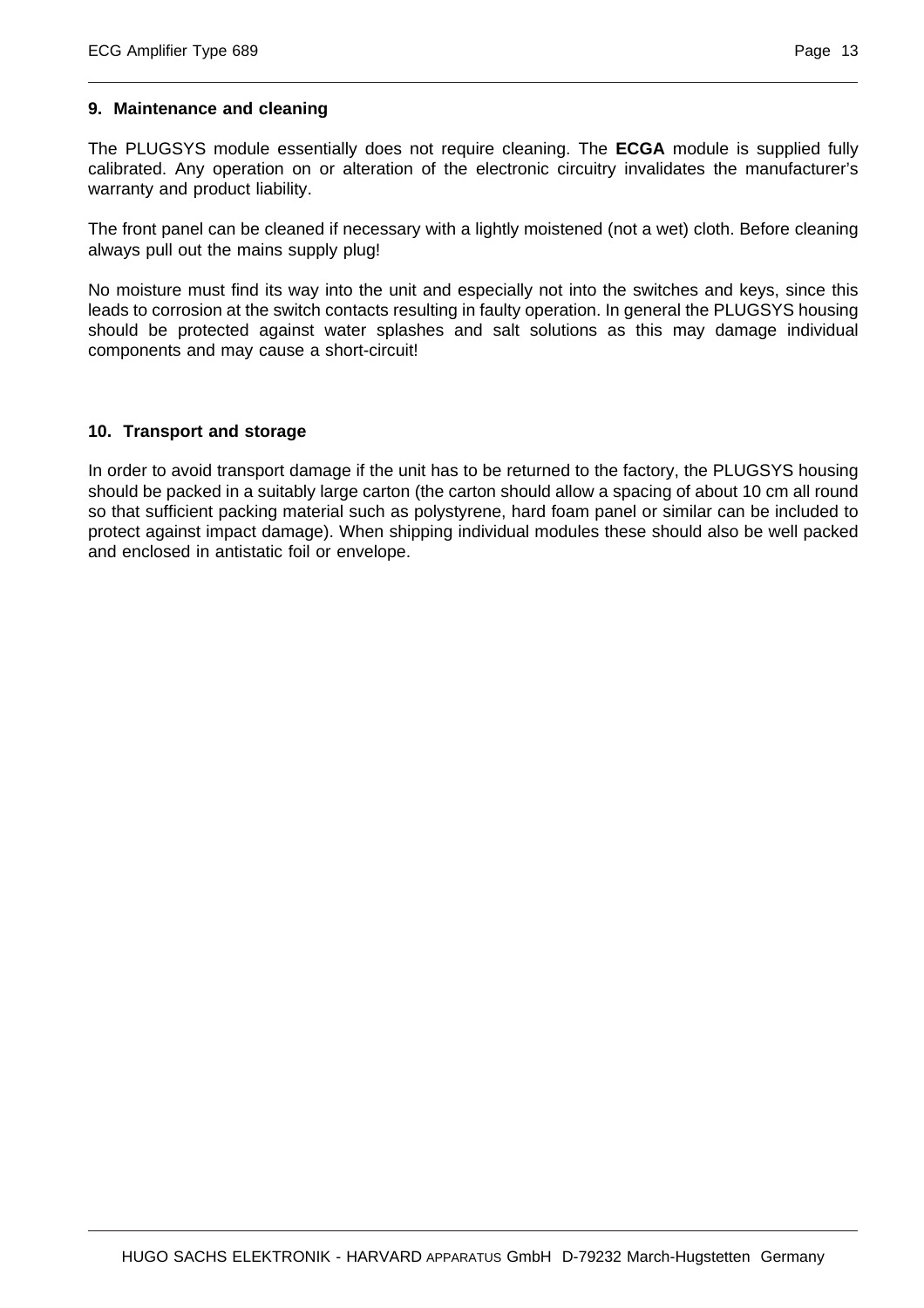### **11. Block diagram of the ECGA module**

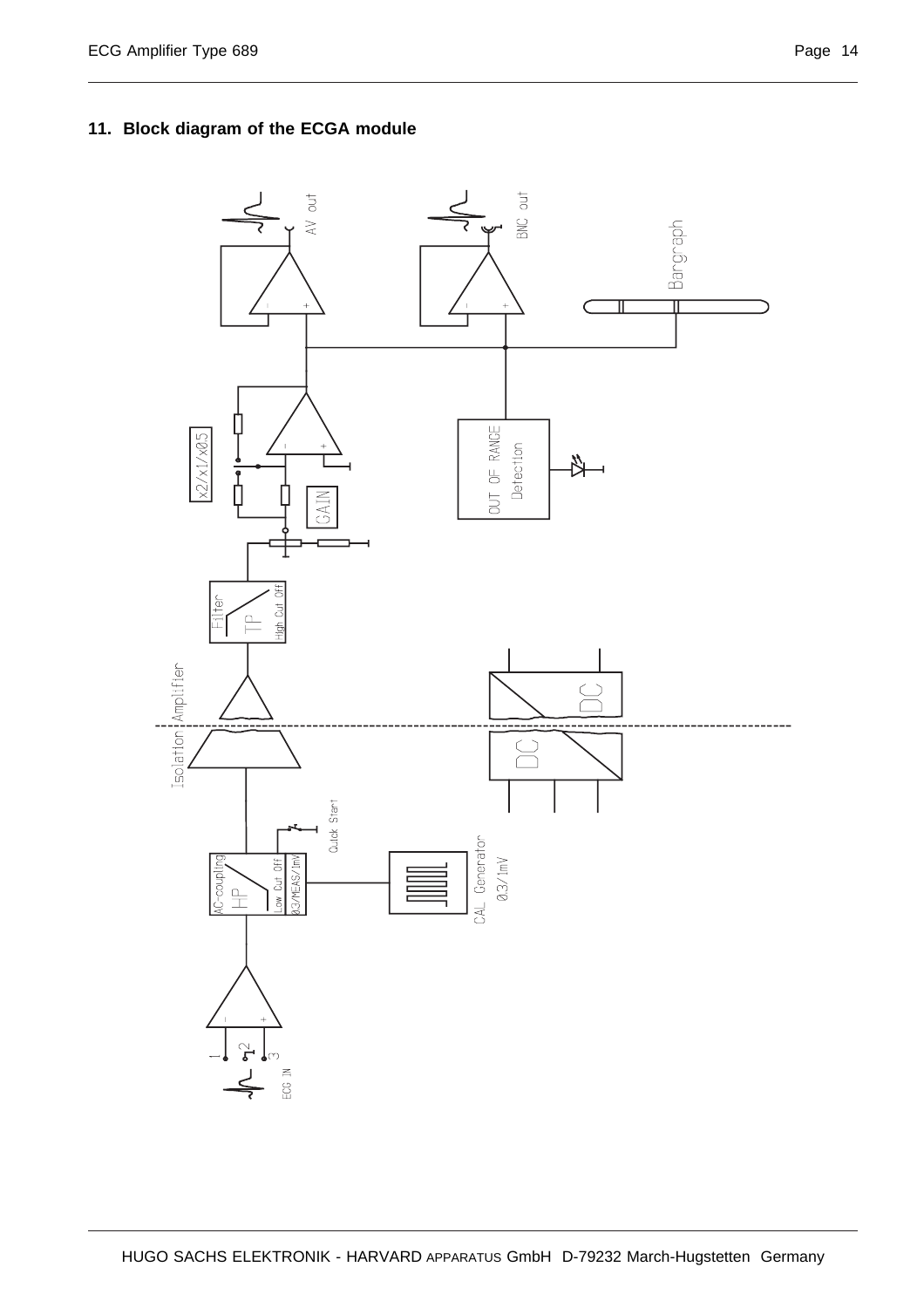#### **12. CE Declaration of Conformity**

This product and accessories conform to the requirements of the Low-voltage Directive  $\epsilon$ 73/23 EEC as well as the EMC Directive 89/336 EEC and are accordingly marked with the CE mark. For conformity to the standards during operation it is essential that the details in the instructions provided are observed.

#### **13.Technical data**

| Input:                   | insulated differential input, max. insulation 300 V                                                                                                                                                                                                                          |  |
|--------------------------|------------------------------------------------------------------------------------------------------------------------------------------------------------------------------------------------------------------------------------------------------------------------------|--|
| Input impedance:         | $10^{10}$ Ohm                                                                                                                                                                                                                                                                |  |
| Common mode suppression: | 106 dB                                                                                                                                                                                                                                                                       |  |
| Filters:                 | low-pass filter 150 Hz, 120 Hz, 100 Hz, 50 Hz<br>high-pass filter 5 Hz, 1 Hz, 0.5 Hz, 0.1 Hz                                                                                                                                                                                 |  |
| Amplification:           | "GAIN" trimmer fully clockwise<br>position x0.5 5 000<br>position x1 10 000<br>position x2 20 000<br>"GAIN" trimmer fully anticlockwise<br>position x0.5 1 000<br>position x1<br>2 0 0 0                                                                                     |  |
|                          | position x2<br>4 0 0 0                                                                                                                                                                                                                                                       |  |
| Indication:              | bargraph 0.75 V/LED                                                                                                                                                                                                                                                          |  |
| Outputs:                 | BNC socket on front panel $(\pm 10 \text{ V}, 5 \text{ mA max.})$<br>The output voltage is also available on the PLUGSYS bus system.                                                                                                                                         |  |
| Calibration:             | square-wave signal 0.3 mV and 1 mV selected by switch                                                                                                                                                                                                                        |  |
| Recorder outputs:        | the internal output is linked to the PLUGSYS bus system through a<br>link. The ECG signal is connected to a recorder via a Recorder Output<br>Module installed in the PLUGSYS system. An alternative direct<br>connection at the BNC socket on the front panel is available. |  |
| Ambient conditions:      | working temperature: 10 to 40°C<br>rel. humidity:<br>20 to 80%, no condensation<br>storage temperature: $-20$ to 60 $\degree$ C                                                                                                                                              |  |
| Supply:                  | 5 V 600 mA via PLUGSYS system bus                                                                                                                                                                                                                                            |  |